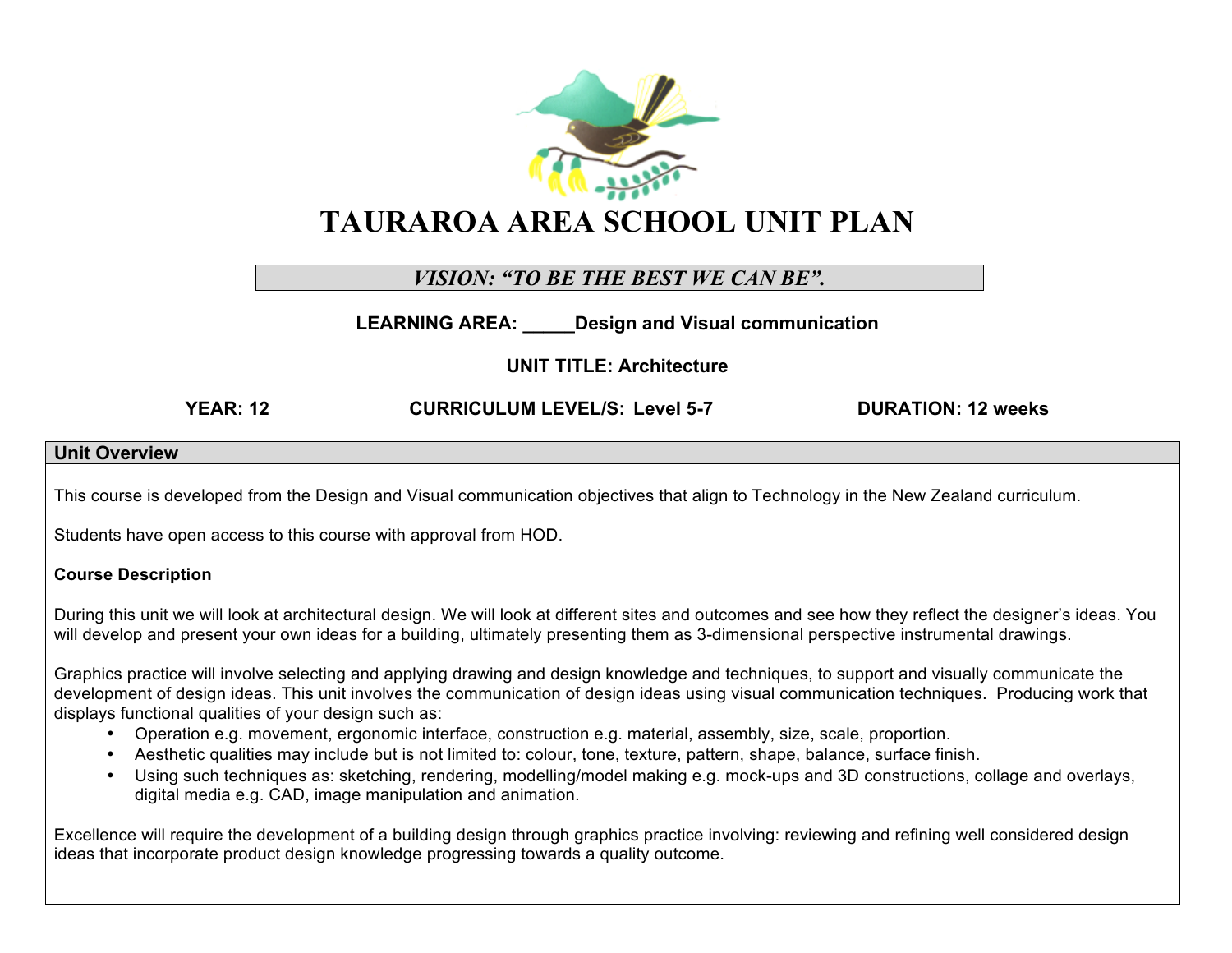Excellence will require Communicating design ideas effectively using visual communication techniques involving: using techniques that explain the functional and aesthetic qualities of the design.

Excellence will involve selecting a view point that enables the details of the design features (e.g. windows, door handles, fittings) to be shown: selecting and accurately using perspective drawing techniques to show the detail of the design features.

| Key competencies highlighted                                                                                                                                          | How students will be encouraged to develop the selected competency or                                              |
|-----------------------------------------------------------------------------------------------------------------------------------------------------------------------|--------------------------------------------------------------------------------------------------------------------|
| in this unit                                                                                                                                                          | competencies during the unit                                                                                       |
| Managing self - self-motivation, personal goals,<br>appropriate behaviour, resourcefulness, sense of self and<br>importance of heritage                               | Relating to others. Students will explore the impact of design and architecture on people and<br>their lifestyles. |
| Relating to others - listen actively, recognise different<br>points of view, negotiate, share ideas                                                                   |                                                                                                                    |
| Participating and contributing - balancing rights, roles<br>and responsibilities, and responding appropriately as a<br>group member                                   |                                                                                                                    |
| Thinking - using creative, critical, metacognitive and<br>reflective processes, drawing on personal knowledge and<br>intuitions.                                      |                                                                                                                    |
| Using language, symbols, and texts - interpreting<br>language and symbols, using ICT, recognising how choices<br>of language and symbol affect people's understanding |                                                                                                                    |
| <b>T.A.S. Cornerstone Values</b>                                                                                                                                      | How students will be encouraged to develop the selected value or values<br>during the unit                         |
| <b>Respect</b> $-$ To treat with courtesy; to hold in high regard, to<br>honour, to care about yourself, others and our environment                                   | Respect. The impact of materials and choices will be explored as social/ cultural and ethical                      |
| <b>Responsibility</b> $-$ To be trustworthy and accountable for<br>your own actions                                                                                   | impacts are explored.                                                                                              |
| $Duty - To do what is right or what a person ought to do$                                                                                                             |                                                                                                                    |
| <b>Obedience</b> $-$ To comply with rightful authority                                                                                                                |                                                                                                                    |
| Kindness - To help, show concern for and be friendly to<br>others                                                                                                     |                                                                                                                    |
| Consideration and Concern for Others - To be kind,<br>thoughtful, and to consider the interests of others                                                             |                                                                                                                    |
| <b>Compassion - To help, empathise with, or understanding</b><br>and support to those who suffer                                                                      |                                                                                                                    |
| Honesty and truthfulness - To show integrity by not<br>lying, staling or being unfair                                                                                 |                                                                                                                    |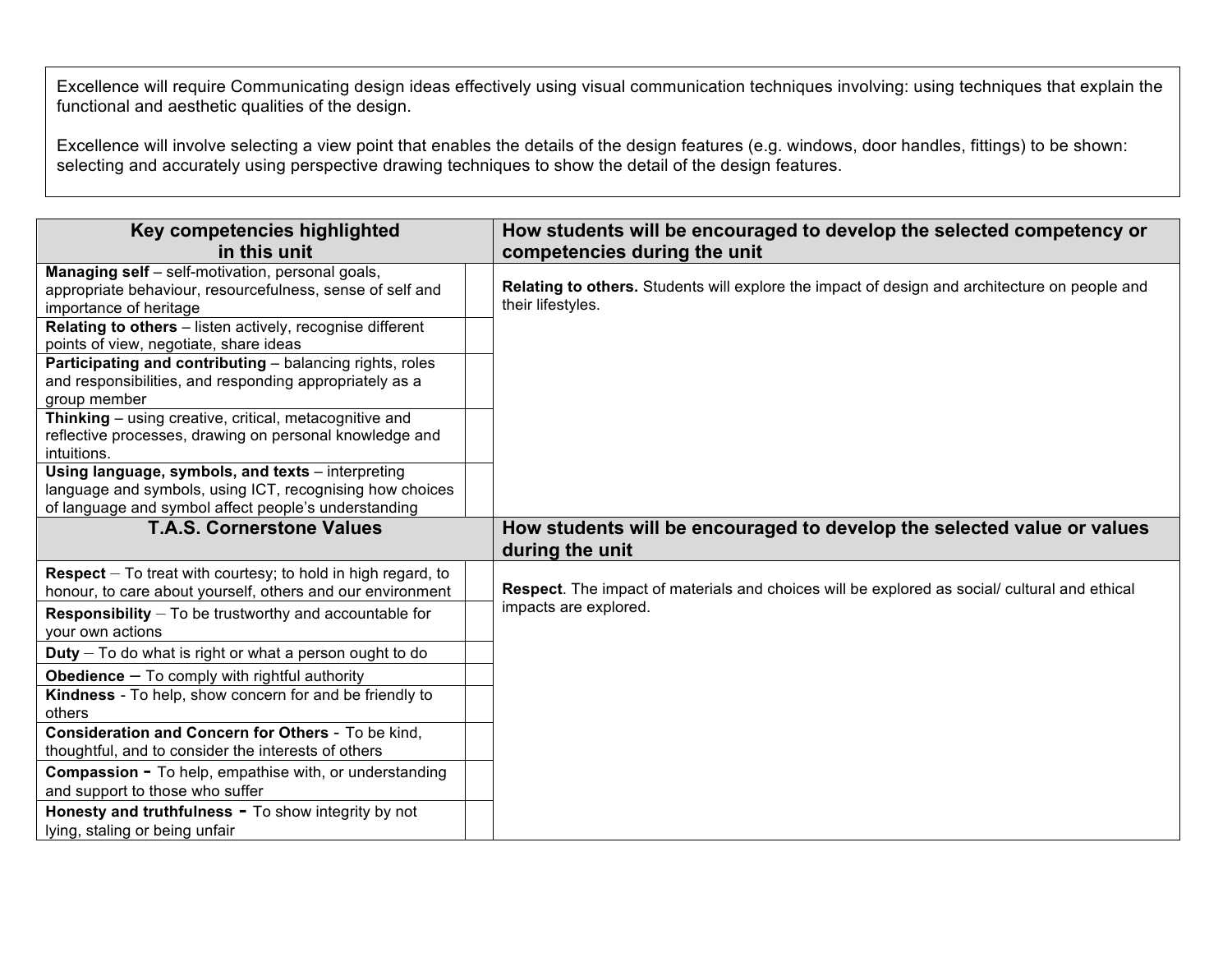## **LEARNING AREA - Technology**

| Students' technological literacy will be developed by learning in all three strands in a mutually enhancing and integrative manner.                |                         |                                                                                                                                                                                        |  |  |
|----------------------------------------------------------------------------------------------------------------------------------------------------|-------------------------|----------------------------------------------------------------------------------------------------------------------------------------------------------------------------------------|--|--|
| technological practice                                                                                                                             | technological knowledge | nature of technology                                                                                                                                                                   |  |  |
| Develop design ideas that are informed by<br>research and critical analysis of existing outcomes                                                   |                         | Justify how design elements appear to have been<br>prioritised in technological outcomes.                                                                                              |  |  |
| Develop design ideas for outcomes that are<br>justified as feasible with evidence gained through<br>functional modelling                           |                         | Justify the fitness for purpose of technological<br>outcomes in terms of their physical properties,<br>functional nature and socio-technological<br>environments they are used within. |  |  |
| <b>Design and visual communication</b>                                                                                                             |                         |                                                                                                                                                                                        |  |  |
| <b>Indicators of progression</b>                                                                                                                   |                         |                                                                                                                                                                                        |  |  |
| Promote student's to be design thinkers by putting<br>people first and imagine solutions that are<br>inherently desirable and meet explicit needs. |                         |                                                                                                                                                                                        |  |  |
| Support student's to develop visual communication<br>techniques such as sketching, rendering, modelling<br>and using digital media.                |                         |                                                                                                                                                                                        |  |  |
| Support students to develop advanced 3D freehand<br>and instrumental drawing techniques.                                                           |                         |                                                                                                                                                                                        |  |  |
| Produce perspective instrumental projection<br>drawings that communicate design features and<br>details.                                           |                         |                                                                                                                                                                                        |  |  |
| Apply instrumental projection conventions.                                                                                                         |                         |                                                                                                                                                                                        |  |  |

| Class description / prior knowledge                                                                                 | <b>Safety Issues</b>                                                           | <b>New Vocabulary</b>                                                                                                                               |
|---------------------------------------------------------------------------------------------------------------------|--------------------------------------------------------------------------------|-----------------------------------------------------------------------------------------------------------------------------------------------------|
| Most students have studied Graphics at year 11<br>covering freehand, presentation, design process and<br>modelling. | Internet access<br>School EOTC requirements for trip<br><b>Cross Curricula</b> | Site plans<br>Perspective projection<br>Picture plane<br>Station point<br>Eye level lines<br>Ground level lines<br>Vanishing points<br>Height lines |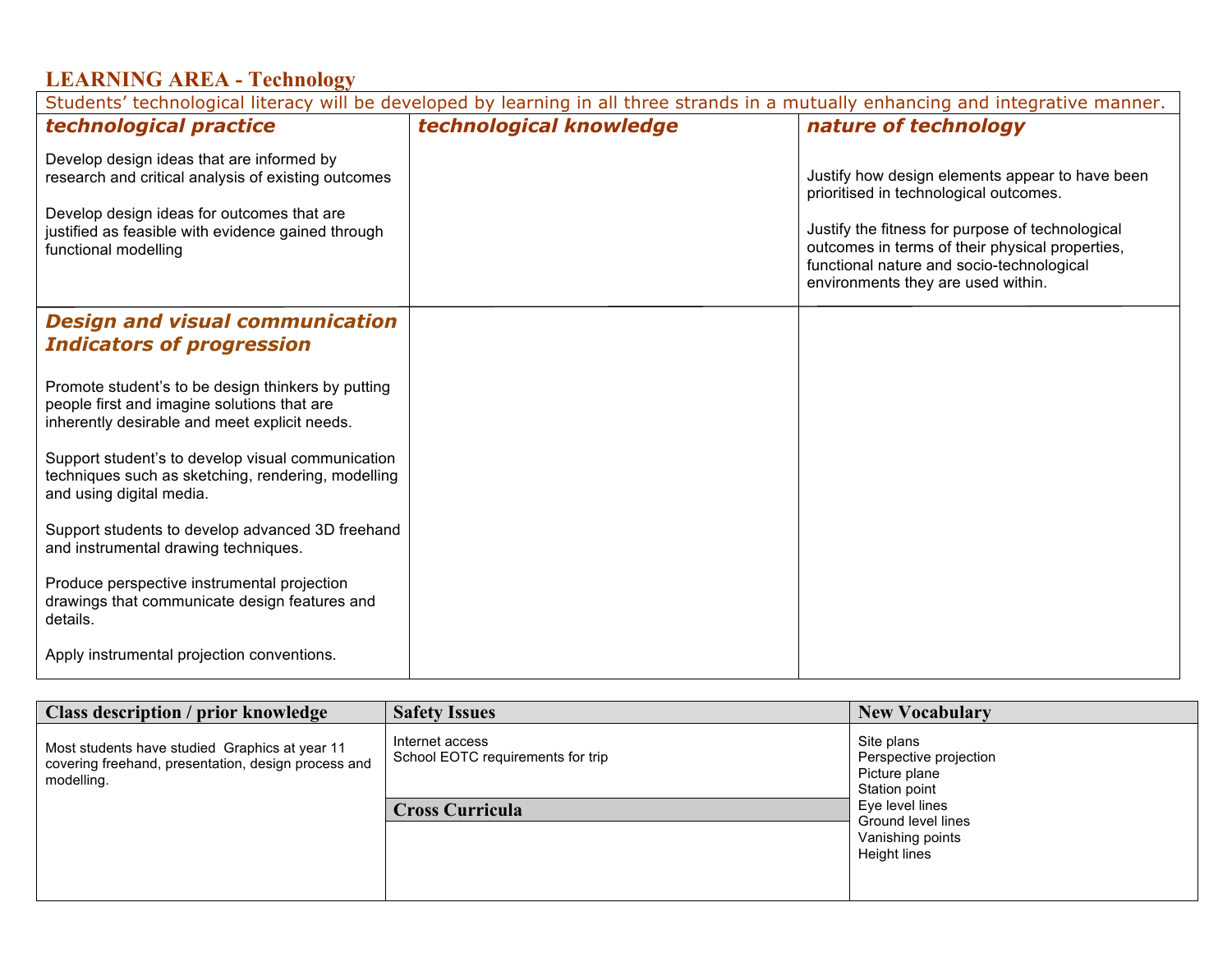| <b>Learning Outcomes</b>                                                                                                                                                                                                   | <b>Learning Activities</b><br>- through the use of thinking tools, co-operative activities,                                                                                                                                                                                    | <b>Resources</b> |
|----------------------------------------------------------------------------------------------------------------------------------------------------------------------------------------------------------------------------|--------------------------------------------------------------------------------------------------------------------------------------------------------------------------------------------------------------------------------------------------------------------------------|------------------|
| Students will                                                                                                                                                                                                              | 6 Hats, Bloom's                                                                                                                                                                                                                                                                |                  |
| Develop understandings of 3D instrumental<br>drawing practices.                                                                                                                                                            | Teaching perspective, simple box and<br>House drawings.                                                                                                                                                                                                                        |                  |
| Inspire students about the context, discuss<br>styles and types.                                                                                                                                                           | Show PowerPoint - discuss generic<br>aspects of good architecture, light, form, movement, etc.<br>as noted on PowerPoint.                                                                                                                                                      |                  |
| Develop understandings about social<br>design aspects - legalities and<br>responsibilities.                                                                                                                                | House tour in minivan, look at eras<br>and influence of social factors on design<br>look at some very simple construction.<br>Visit show homes. Visit international award winning chapel.<br>Inspect a site - discuss location aspects such as wind, sun,<br>views, soils etc. |                  |
| Students develop design ideas for own<br>design.                                                                                                                                                                           | Students choose from CAD or card and present modelled<br>design idea for their building design.                                                                                                                                                                                |                  |
| Presentation techniques; give students 2<br>different houses and 2 different<br>presentation techniques to work on.<br>Negative images, layer with copier copy to<br>transparency or tracing paper.<br>Pencil tonal trace. | 2 formative house renderings                                                                                                                                                                                                                                                   |                  |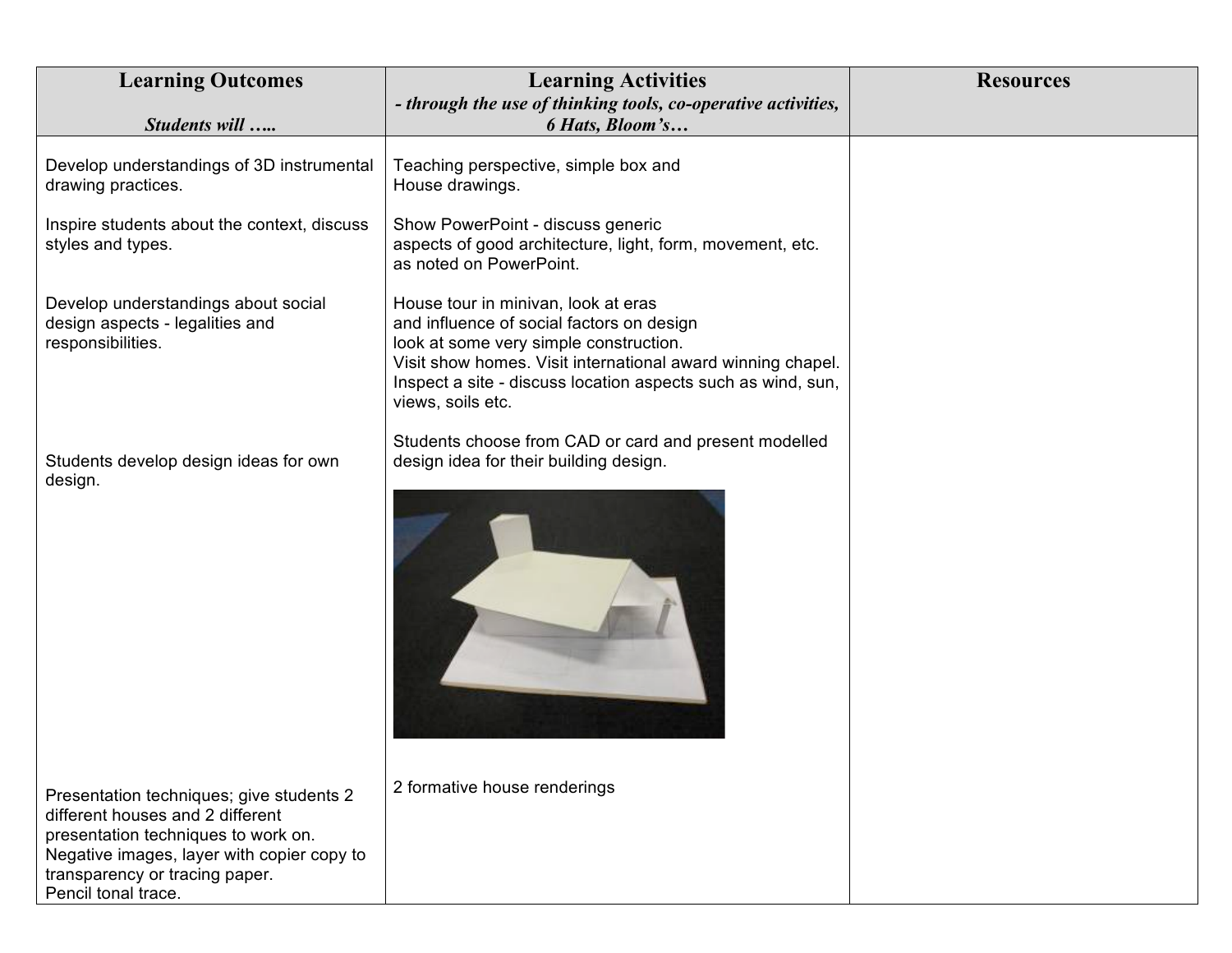

Students sketch thumbnails to decide on suitable perspective view.

Students develop and present a high quality perspective outcome for external standard.

Presentation of rendered outcome.

Perspective drawing of completed design With high quality traced overlay.

Quality presentation drawing.

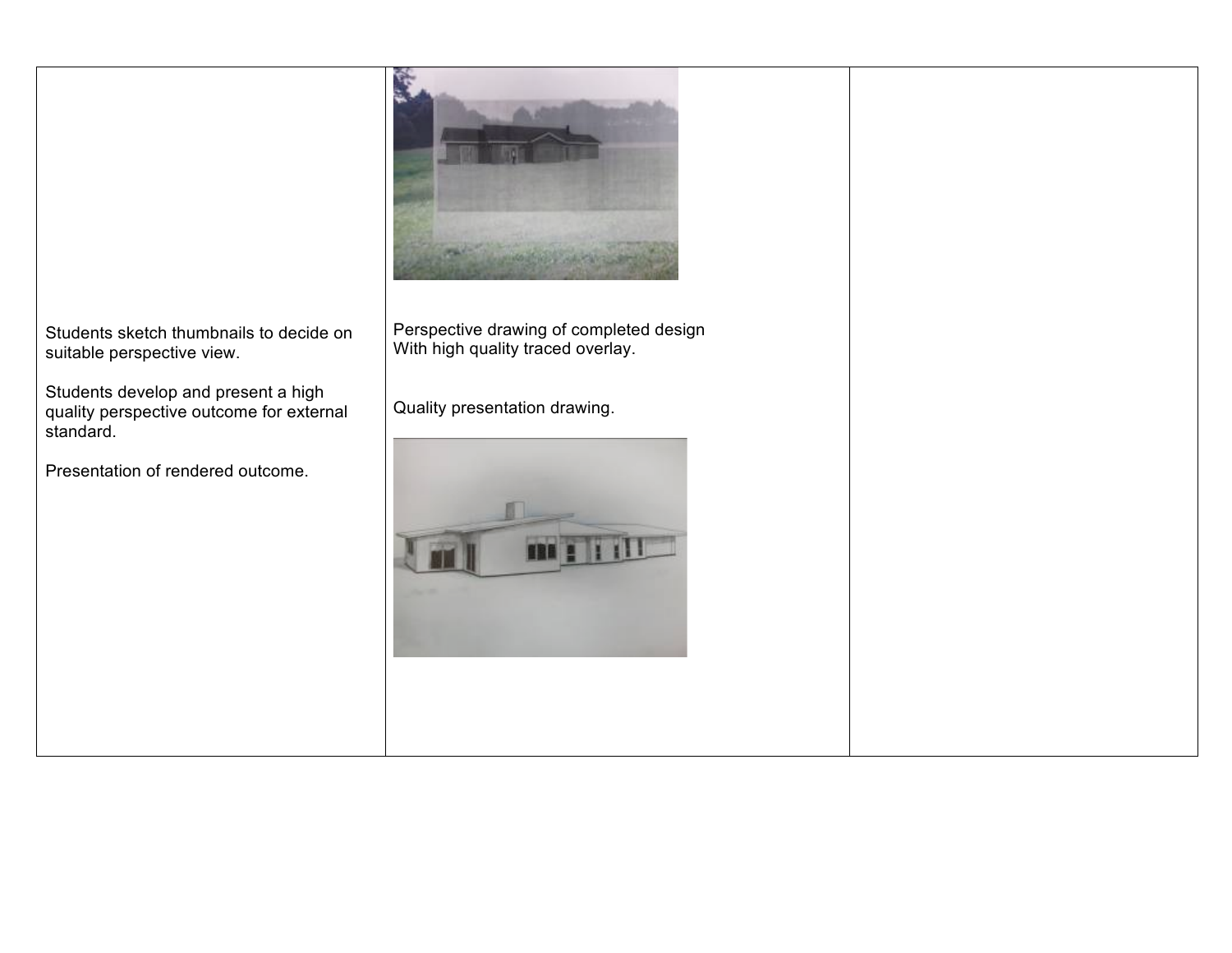| <b>Assessment</b>                                              |                                                                                                                   |                                           |                                                                                                                          |  |  |
|----------------------------------------------------------------|-------------------------------------------------------------------------------------------------------------------|-------------------------------------------|--------------------------------------------------------------------------------------------------------------------------|--|--|
| <b>Before</b>                                                  |                                                                                                                   | <b>During</b>                             | At the conclusion of unit                                                                                                |  |  |
| nil                                                            | Formative in class assessment of drawing exercises<br>developing knowledge of perspective.                        |                                           | AS 2.32, Produce instrumental perspective<br>projection drawings to communicate design<br>ideas. L2, 3 credits, external |  |  |
|                                                                | Use visits to buildings as preliminary research notes for<br>starting points of their design.                     |                                           | Contributes towards;                                                                                                     |  |  |
|                                                                | Perspective drawing of completed design.<br>With high quality traced overlay for external assessment<br>(AS2.30). |                                           | AS 2.36, Use visual communication<br>techniques to present own design. L2, 4<br>credits, internal                        |  |  |
|                                                                |                                                                                                                   |                                           | AS 2.30, Use visual communication<br>techniques to generate design ideas. L2, 3<br>credits, external                     |  |  |
| <b>Extension / Enrichment Activities:</b>                      |                                                                                                                   |                                           | <b>Support Provided:</b>                                                                                                 |  |  |
| Refer to excellence criteria of standard.                      |                                                                                                                   |                                           |                                                                                                                          |  |  |
|                                                                |                                                                                                                   | <b>Teacher Reflection and Evaluation:</b> |                                                                                                                          |  |  |
| Students who benefited from extension /<br>support activities: |                                                                                                                   |                                           |                                                                                                                          |  |  |
| Ideas and notes to make the unit better:                       |                                                                                                                   |                                           |                                                                                                                          |  |  |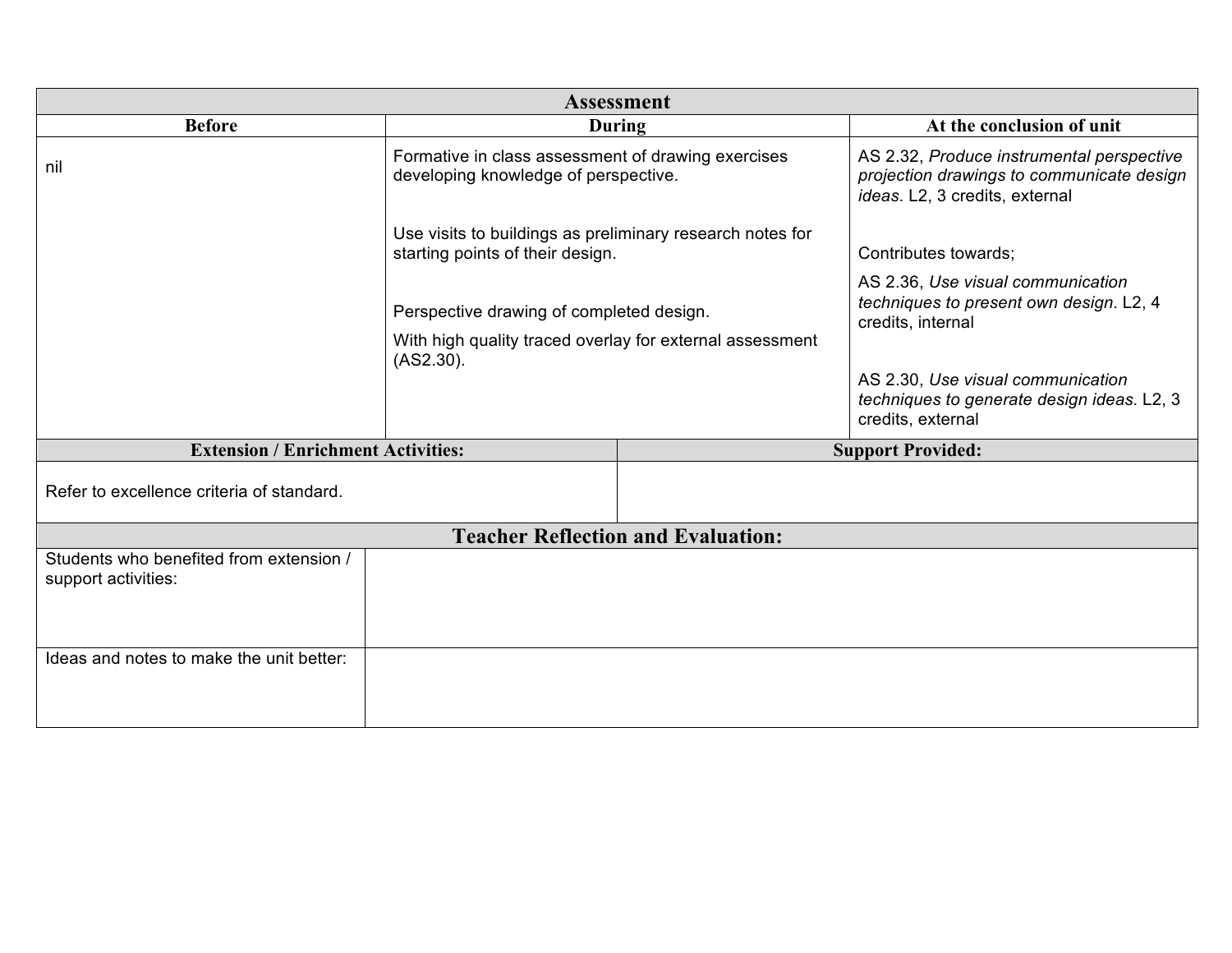

### *VISION: "TO BE THE BEST WE CAN BE".*

**LEARNING AREA: Graphics UNIT TITLE: Making movies**

**YEAR: 12 CURRICULUM LEVEL/S: Level 5-7 DURATION: 4 weeks**

### **Unit Overview**

**Context: Music mayhem Video production**

During this third unit you will learn to work to a brief using the computer. You will plan and organise material to construct a video presentation. The outcome will need to meet the brief and be evaluated against it.

The context will be a music video. Using your selected music track match it with selected images, text and movie clips to produce a music video.

| Key competencies highlighted<br>in this unit                                                                                                   | How students will be encouraged to develop the selected competency or<br>competencies during the unit              |
|------------------------------------------------------------------------------------------------------------------------------------------------|--------------------------------------------------------------------------------------------------------------------|
| <b>Managing self</b> – self-motivation, personal goals,<br>appropriate behaviour, resourcefulness, sense of self and<br>importance of heritage | Using language, symbols, and texts – Students will develop design language. Use and apply a<br>new ict application |
| Relating to others - listen actively, recognise different                                                                                      |                                                                                                                    |
| points of view, negotiate, share ideas                                                                                                         |                                                                                                                    |
| <b>Participating and contributing</b> – balancing rights, roles                                                                                |                                                                                                                    |
| and responsibilities, and responding appropriately as a                                                                                        |                                                                                                                    |
| group member                                                                                                                                   |                                                                                                                    |
| Thinking - using creative, critical, metacognitive and                                                                                         |                                                                                                                    |
| reflective processes, drawing on personal knowledge and                                                                                        |                                                                                                                    |
| intuitions.                                                                                                                                    |                                                                                                                    |
| Using language, symbols, and texts – interpreting                                                                                              |                                                                                                                    |
| language and symbols, using ICT, recognising how choices                                                                                       |                                                                                                                    |
| of language and symbol affect people's understanding                                                                                           |                                                                                                                    |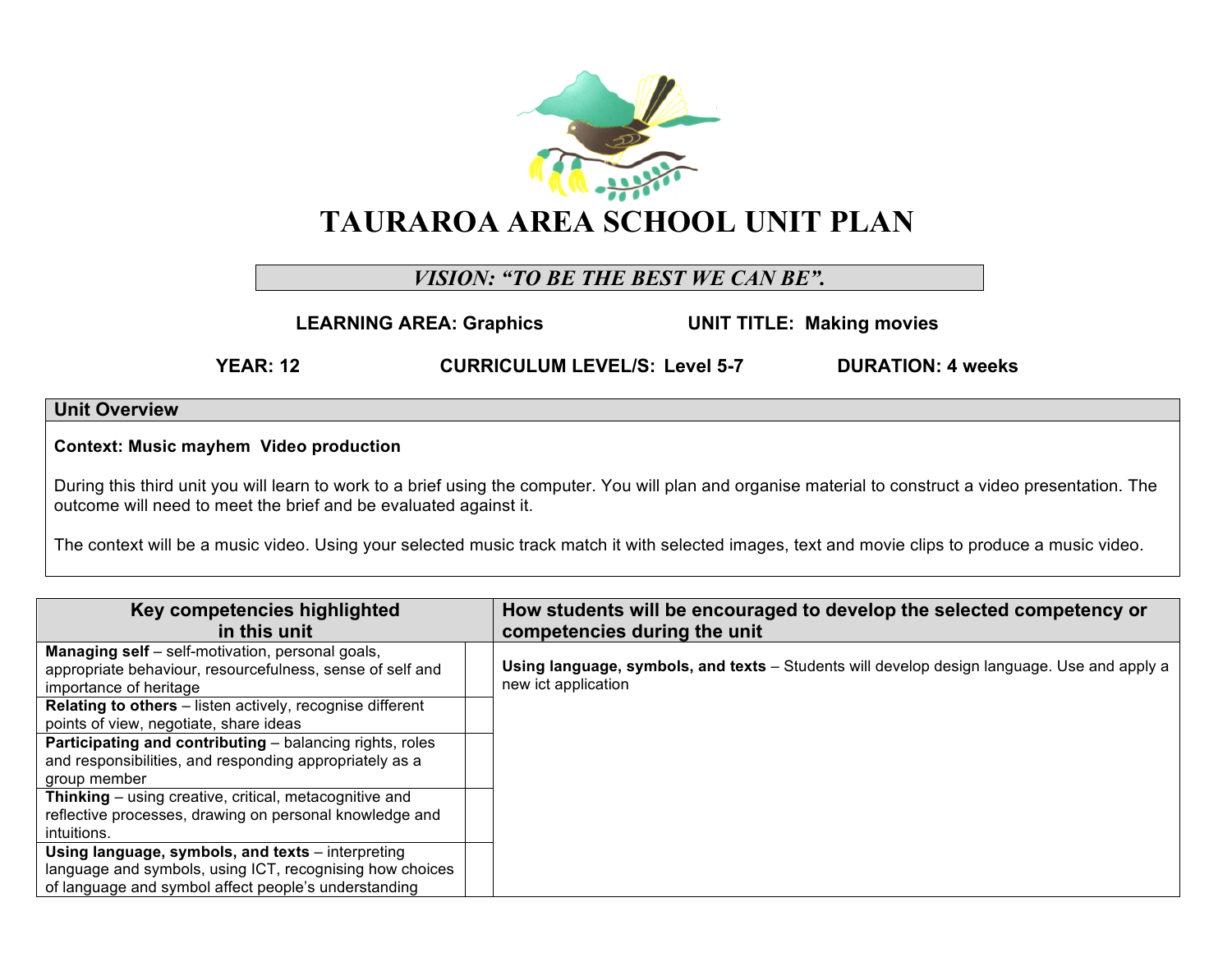| <b>T.A.S. Cornerstone Values</b>                                    | How students will be encouraged to develop the selected value or values during the           |
|---------------------------------------------------------------------|----------------------------------------------------------------------------------------------|
|                                                                     | unit                                                                                         |
| <b>Respect</b> – To treat with courtesy; to hold in high regard, to | Honesty and truthfulness – students need to present their own work and respect copyright and |
| honour, to care about yourself, others and our environment          | be aware of plagiarism. Access internet appropriately.                                       |
| <b>Responsibility</b> – To be trustworthy and accountable for       | Select appropriate clips suitable for a general audience.                                    |
| vour own actions                                                    |                                                                                              |
| <b>Duty</b> – To do what is right or what a person ought to do      |                                                                                              |
| <b>Obedience</b> – To comply with rightful authority                |                                                                                              |
| Kindness - To help, show concern for and be friendly to             |                                                                                              |
| others                                                              |                                                                                              |
| Consideration and Concern for Others - To be kind,                  |                                                                                              |
| thoughtful, and to consider the interests of others                 |                                                                                              |
| <b>Compassion - To help, empathise with, or understanding</b>       |                                                                                              |
| and support to those who suffer                                     |                                                                                              |
| Honesty and truthfulness - To show integrity by not lying,          |                                                                                              |
| staling or being unfair                                             |                                                                                              |

# **LEARNING AREA - Technology**

| Students' technological literacy will be developed by learning in all three strands in a mutually enhancing and integrative manner. |                                                                                                                                                                        |                      |  |  |
|-------------------------------------------------------------------------------------------------------------------------------------|------------------------------------------------------------------------------------------------------------------------------------------------------------------------|----------------------|--|--|
| technological practice                                                                                                              | technological knowledge                                                                                                                                                | nature of technology |  |  |
| Planning, generating ideas; develop briefs; organise and<br>manage resources and time                                               | The way things work individually and together as part of an<br>overall outcome                                                                                         |                      |  |  |
| The design process. Respond to a brief.                                                                                             |                                                                                                                                                                        |                      |  |  |
| Ongoing informed and critical evaluations                                                                                           | Appropriate ethics, legal requirements, protocols, and the<br>needs of and potential impacts on stakeholders, and the site<br>of the development and outcome location. |                      |  |  |
| Develop and communicate outcomes.                                                                                                   |                                                                                                                                                                        |                      |  |  |
|                                                                                                                                     |                                                                                                                                                                        |                      |  |  |
|                                                                                                                                     |                                                                                                                                                                        |                      |  |  |
|                                                                                                                                     |                                                                                                                                                                        |                      |  |  |

| <b>Class description / prior knowledge</b>                                                                      | <b>Safety Issues</b>   | <b>New Vocabulary</b> |
|-----------------------------------------------------------------------------------------------------------------|------------------------|-----------------------|
| Most students have studied Graphics at year 11 covering<br>freehand, presentation, design process and modelling | Internet access        | Story board           |
|                                                                                                                 | <b>Cross Curricula</b> |                       |
|                                                                                                                 |                        |                       |
|                                                                                                                 |                        |                       |